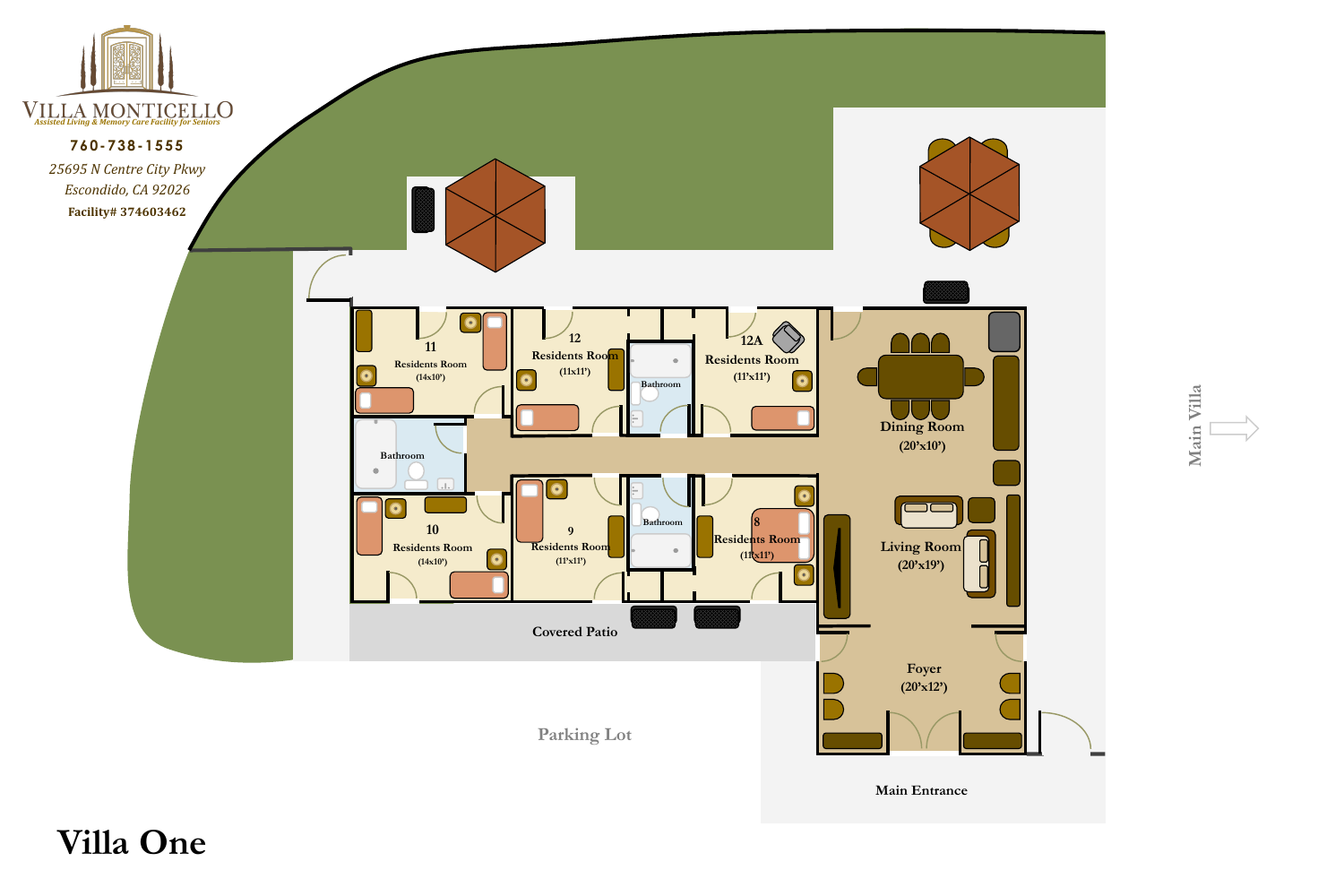





### **760-738-1555**

*25695 N Centre City Pkwy Escondido, CA 92026* **Facility# 374603462**

# **Main Villa**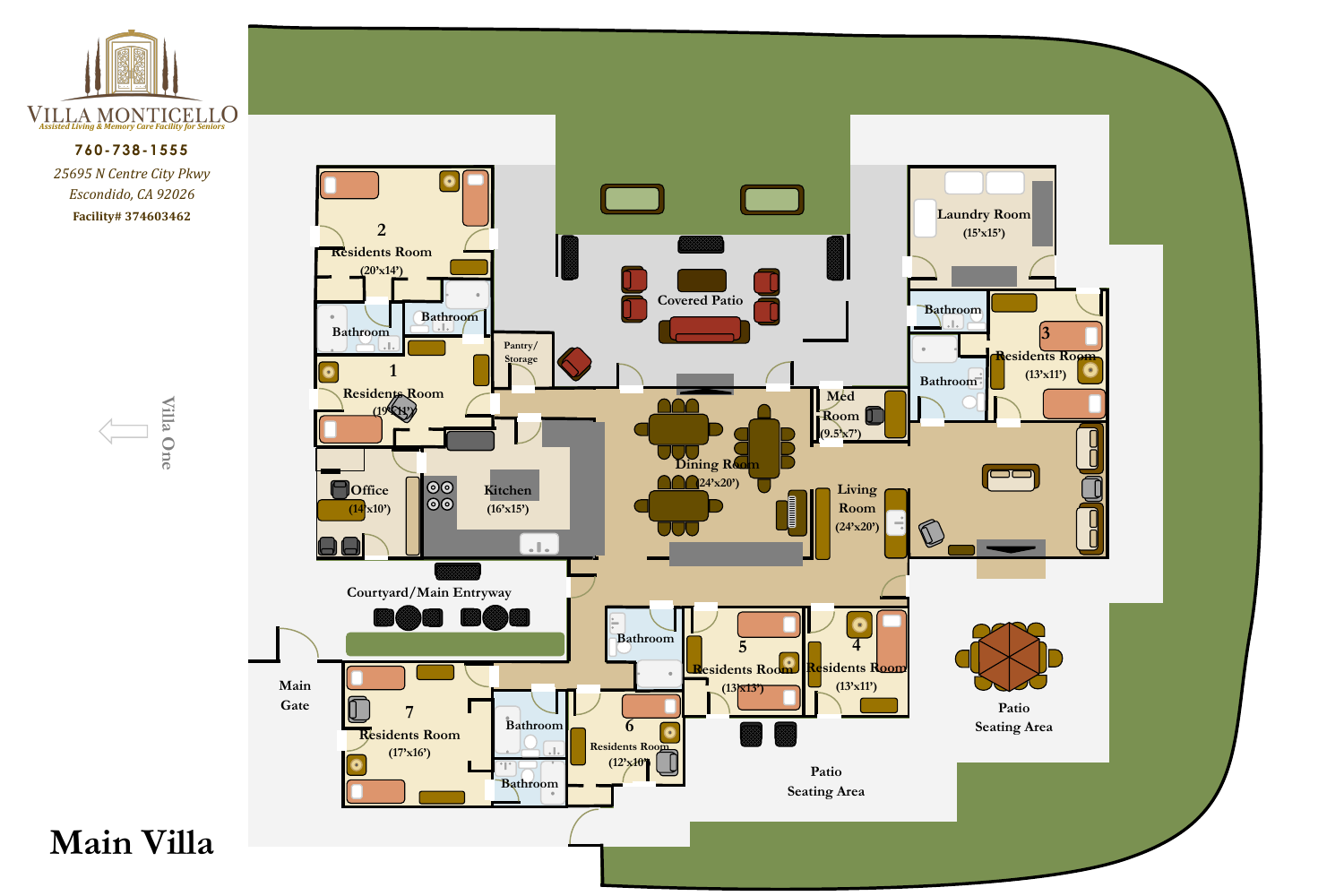



#### **760-738-1555**

*25695 N Centre City Pkwy Escondido, CA 92026* **Facility# 374603462**